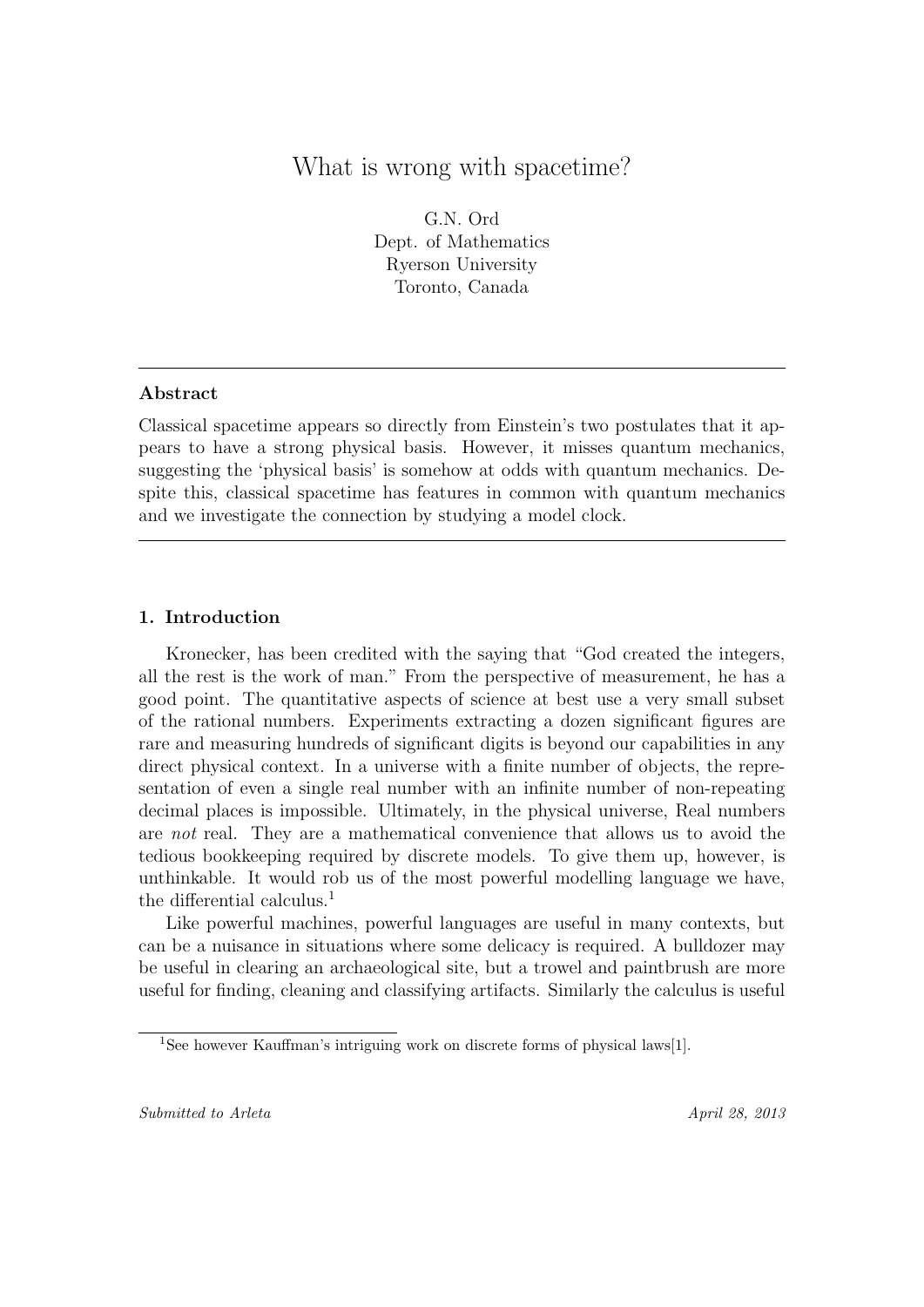when all the relevant physics happens on scales above a certain threshold, but can be a liability if there are multiple characteristic lengths, or if Fractals are involved.

The concept of spacetime is a case in point. We can access it efficiently through Einstein's two postulates and it is convincing as a concept because the postulates themselves seem straightforward and unambiguous. It is so convincing in fact that we might wonder "What is wrong with the two postulates that their invocation fails to uncover quantum mechanics?" Here, the automatic assumption that Real numbers are real is a potential suspect. The requirement that particles move on smooth worldlines violates the uncertainty principle. As suggested by the path integral approach to quantum mechanics[2], to the extent that spacetime paths apply to quantum mechanics, they are Fractal with dimension two [3, 4, 5]. Since the calculus generally misses Fractals it is worth taking some care in noticing how the spacetime of special relativity appears if we start from a discrete perspective.

#### 2. From Digital Clocks to Spacetime

Since continuous progression through time is suspect, we consider the idea that a particle is really a small digital clock.<sup>2</sup> Our model clock ticks periodically, once every unit of time (Fig. 1A). The clock mechanism is not specified between ticks, however notice that in a two dimensional spacetime, the forward and backwards light cones of each tick are nested and the intersection of these cones forms a chain of causal areas. We use the term causal in two ways. The clock mechanism that creates the ticks must be confined to these areas in order to be causal in the usual sense, with the mechanism being in the past of the subsequent tick and the future of the previous tick. The regions are also causal in the sense that their Euclidean areas are a Lorentz invariant[7]. Whatever the clock mechanism, its effect is to create periodic events by preserving the spacetime area between events, regardless of the inertial frame in which it is specified. If the events are to be considered intersections of locally smooth curves, the areas between events are oriented and their orientation alternates. We call these events 'audible' and the audible event sequence of our clock is the discrete analog of a particle's worldline. The corners in the chain of areas that are not audible we call 'inaudible'. They are not part of the event sequence that is the analog of the worldline but their positions in spacetime help determine the invariant areas between ticks.

So far, our clock of Fig. 1 ticks at the integers in the rest frame of the clock. We shall call this Compton's clock since if we think of it as a particle, the appropriate frequency of events is the Compton frequency.

<sup>&</sup>lt;sup>2</sup>The following is a development of a talk given at a previous ANPA meeting [6]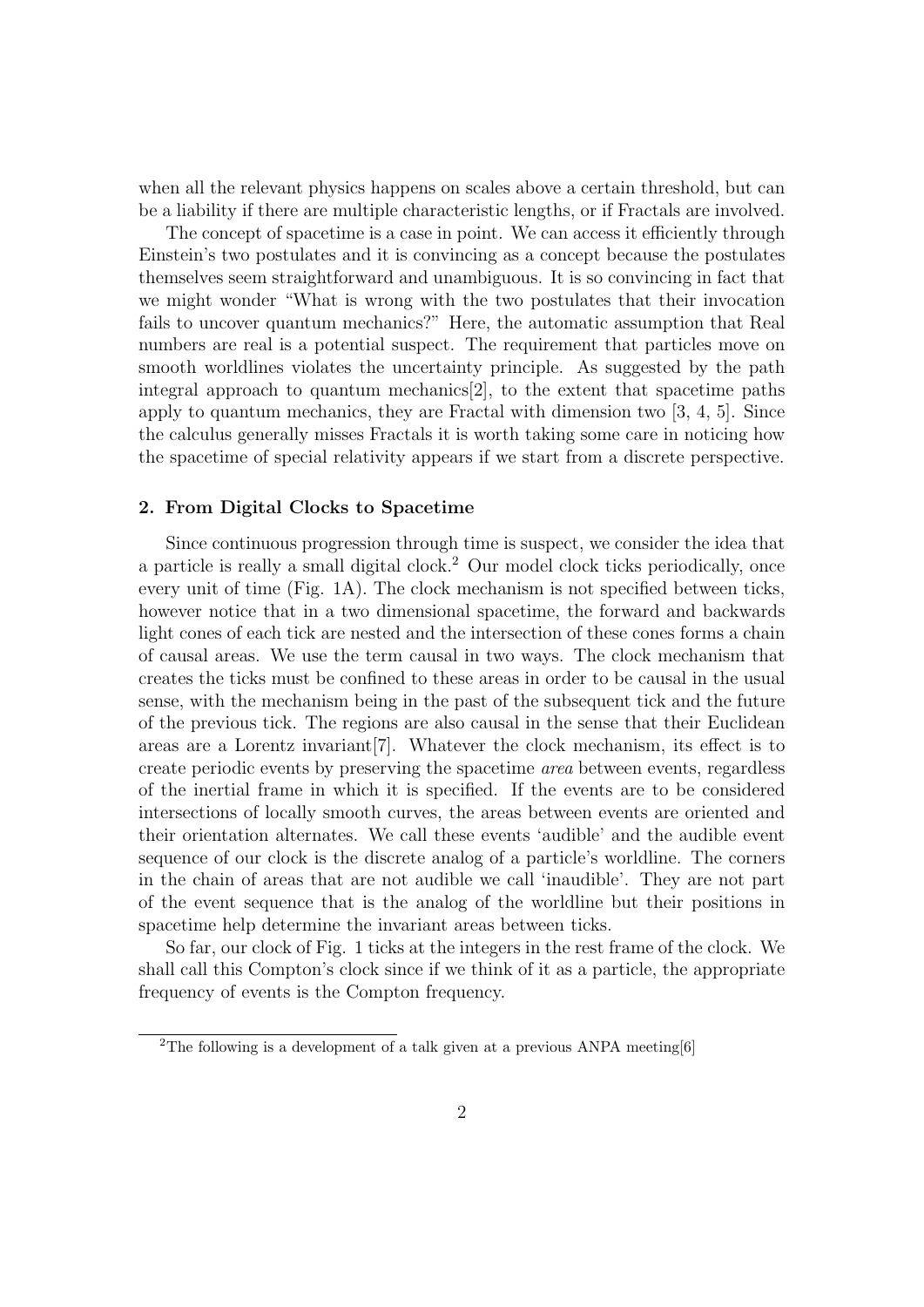

Figure 1: A periodic sequence of events has an associated sequence of forward and reverse light cones. The intersection of the events and the light cone area between the events sets up a chain of 'causal' areas. If the original events are the intersections of locally smooth curves, the areas are oriented.

If we are to make contact with conventional special relativity, we need clocks that can measure time to arbitrary precision, thus allowing us to interpolate between ticks. To this end we first use Compton's clock to count events using the right hand boundary of the chain of areas. To accommodate boosts we need a two component characteristic function. It needs to be two component because the clock sequence of ticks has projections on both the left and right light-cones. The tick frequencies on the cones is the same in the rest frame of the clock but different in inertial frames moving at constant velocity. Our time measurement must allow for this.

The mapping from path to characteristic function is shown in Fig.(2). The state variable  $s_k$  is a characteristic function for orientation and it takes on one of four values:

$$
s_k \in S = \left\{ \begin{pmatrix} 1 \\ 0 \end{pmatrix}, \begin{pmatrix} 0 \\ 1 \end{pmatrix}, \begin{pmatrix} -1 \\ 0 \end{pmatrix}, \begin{pmatrix} 0 \\ -1 \end{pmatrix} \right\}
$$
 (1)

in succession. If the Compton clock is in state  $s_k$  at time k then the subsequent state, after the next event is

$$
s_{k+1} = Ts_k \tag{2}
$$

where  $T$  is the transfer matrix:

$$
T = \left(\begin{array}{cc} 0 & -1 \\ 1 & 0 \end{array}\right). \tag{3}
$$

Since  $s_k = T^k s_0$  the power of the transfer matrix corresponds to the (discrete) displacement in time.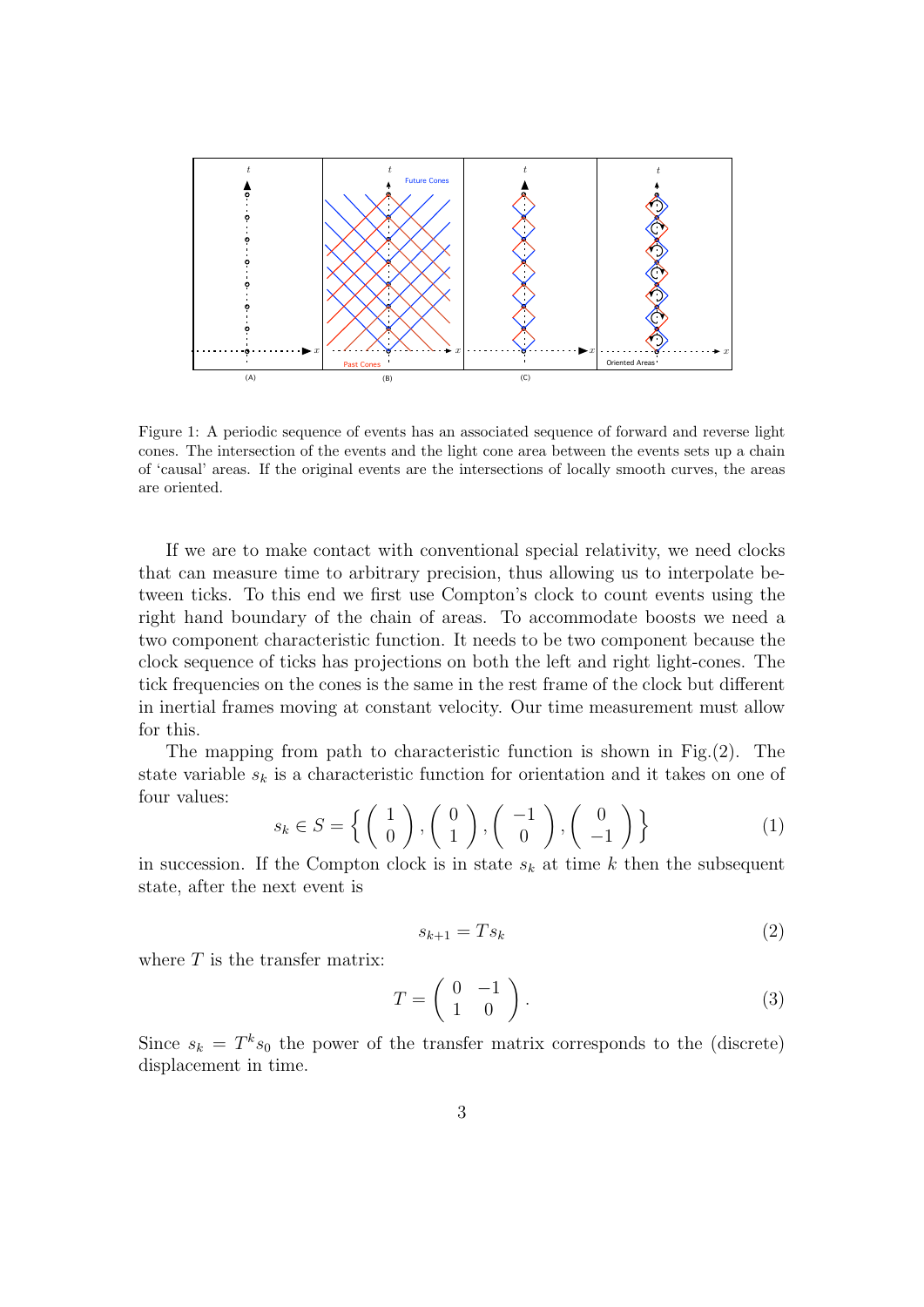

Figure 2: We use the right boundary of the chain of oriented areas to construct a two component state. The upper component registers a  $\pm 1$  or 0 for the signed projection onto the right light cone. The lower component registers the left light cone.

To obtain the continuous time of special relativity we need a clock of arbitrarily high frequency to allow real values of  $t$ . We can simply use a sequence of Compton clocks of ever higher frequency, Fig.3. If  $T_{\nu}$  is the transfer matrix for the highfrequency  $N$ -clock, synchronized with  $T$ , we must have an equivalence between the N-th power of  $T_{\nu}$  and T itself. Thus

$$
T_{\nu}^{N} = T \tag{4}
$$

giving  $T_{\nu}$  as an Nth root of T or

$$
T_{\nu} = \begin{pmatrix} \cos\left(\frac{\pi}{2N}\right) & -\sin\left(\frac{\pi}{2N}\right) \\ \sin\left(\frac{\pi}{2N}\right) & \cos\left(\frac{\pi}{2N}\right) \end{pmatrix}
$$
 (5)

Taking the limit as  $N \to \infty$  via an eigenvalue expansion we get the transfer matrix

$$
T_R(t) = \lim_{N \to \infty} T_{\nu}^{Nt} = \begin{pmatrix} \cos\left(\frac{\pi t}{2}\right) & -\sin\left(\frac{\pi t}{2}\right) \\ \sin\left(\frac{\pi t}{2}\right) & \cos\left(\frac{\pi t}{2}\right) \end{pmatrix}
$$

$$
= I_2 \cos\left(\frac{\pi t}{2}\right) + T \sin\left(\frac{\pi t}{2}\right)
$$
(6)

The dependence of  $T_R$  on real values of t allows us in principle to have access to reference frame clocks in the rest frame of our original Compton clock. Notice that  $T_R$  reproduces the events of the Compton clock at the even integers but interpolates between the original discrete states via a rotation. To allow for moving frames we have to adjust the transfer matrix to allow for the two different projections onto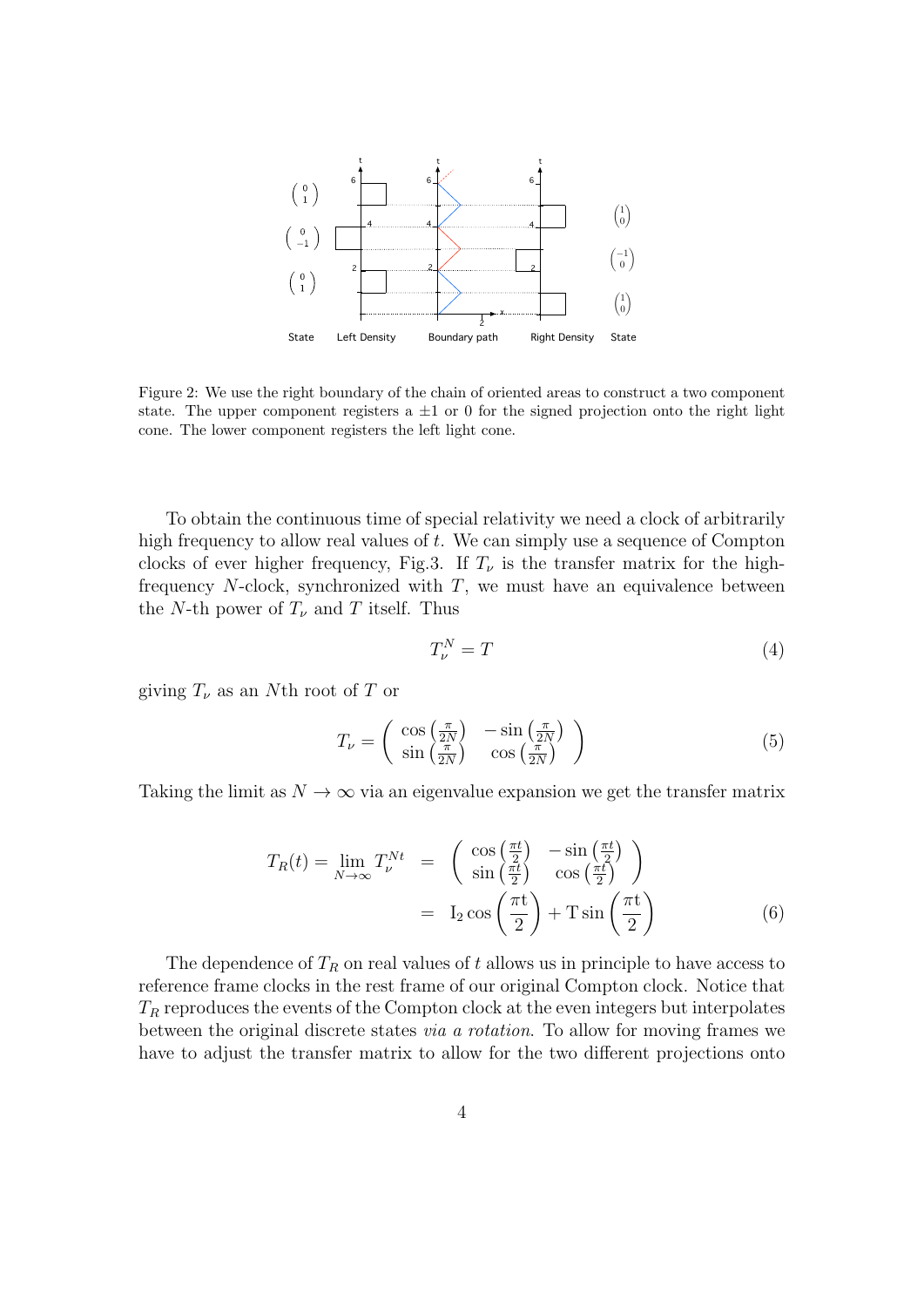

Figure 3: Contact with continuous time is made by allowing arbitrarily high frequency Compton clocks to fill in events on the t axis. Note how the area between events decreases as events are filled in. As the event frequency increases the causal area between events goes to zero.

the left and right light cones Fig.(3 B). The result is[8]

$$
T_M(t) = \begin{pmatrix} \cos\left(\frac{\pi t}{2\gamma}\right) - \nu \gamma \sin\left(\frac{\pi t}{2\gamma}\right) & -\gamma \sin\left(\frac{\pi t}{2\gamma}\right) \\ \gamma \sin\left(\frac{\pi t}{2\gamma}\right) & \cos\left(\frac{\pi t}{2\gamma}\right) + \nu \gamma \sin\left(\frac{\pi t}{2\gamma}\right) \end{pmatrix}
$$
  
= I<sub>2</sub> cos  $\left(\frac{\pi t}{2\gamma}\right) - \gamma(\nu \sigma_z + i\sigma_y) \sin\left(\frac{\pi t}{2\gamma}\right)$  (7)

Here v is the velocity of the moving frame and  $\gamma = \frac{1}{\sqrt{1}}$  $\frac{1}{1-v^2}$  is the time dilation factor that just normalizes the 'vector'  $M = \gamma(v\sigma_z + i\sigma_v)$ .

It is useful to take stock at this point and compare eqn(6) with eqn(7). Newtonian mechanics allows an absolute time that is independent of the motion of the observer. In the case of absolute time,  $eqn(6)$  could be used as the reference clock for all frames and since  $T$  is a representation of the unit imaginary, our reference frame clock would be a translationally invariant unimodular complex number. There would then be little need to consider the clock aspect of particles since the argument of  $T_R$  would not depend on relative speeds and could be reasonably assumed to be 'available' to all particles. This would seem to justify Newon's absolute time and the segregation of time from space as a separate and independent coordinate. From the perspective of equation $(7)$ , the Newtonian approximation is achieved by setting  $v = 0$ .

In contrast, we see from (7) that with the relativity of simultaneity, space and time are intrinsically linked. The linkage here is not through the invocation of an ambient spacetime but simply through the geometry of a sequence of clocks.

In this view, absolute time is only an approximation and instead of a simple unimodular complex number appropriate for all frames we see the implication of geometric algebra<sup>[9]</sup> that allows for moving frames. From the fact that  $M^2 = -I_2$ we see the origin of the odd signature of spacetime from the fact that spacetime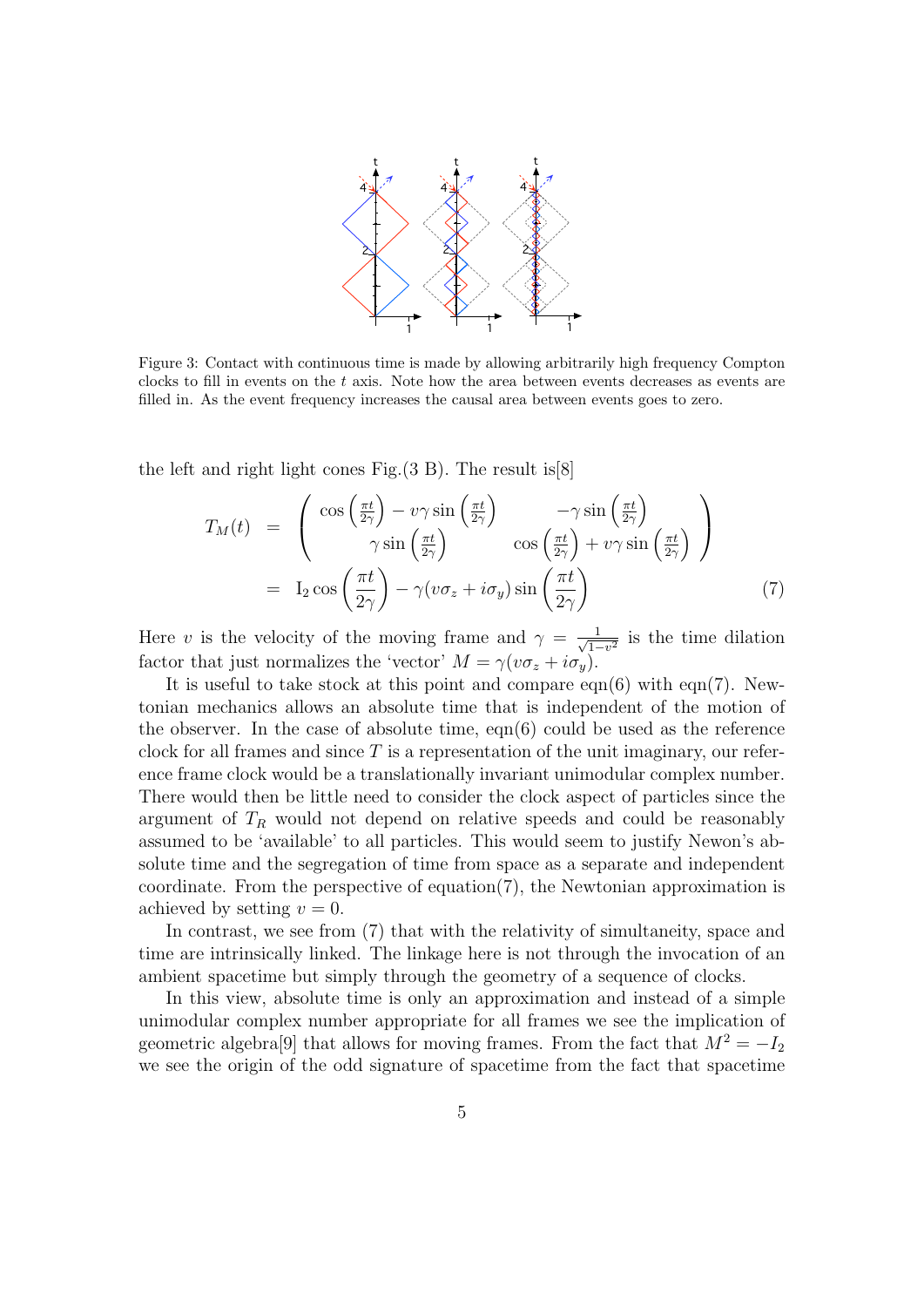

Figure 4: (a) A Compton clock at rest provides a chain of spacetime areas. To interpolate between events we construct higher frequency Compton clocks giving the continuous transfer matrix  $T_R$ . (b) In a moving reference frame the areas between events become rectangular, however the area is preserved and is calculated as the product of the lengths of the two sides of the rectangles. The effect on the transfer matrix is to weight the residence times of the two states differently.

*areas* in the plane defined by the t and v axes are invariant. The necessity to go beyond the single analog clock of Newton to require the Dirac algebra for a four dimensional spacetime is a direct consequence of the differing frequencies of clocks on the two lightcones in the reference frame specified by the relative velocity Fig.(4(b)). The full Dirac algebra is required in three dimensions of space since we need two more 'vectors' in the geometric algebra sense to embed our Compton clock in three space.

One more feature is worth noting at this point. To arrive at eqn(7) we had to take an infinite frequency limit of the Compton clock. It is this limit that establishes the Lorentz covariance of the spacetime frame that we are building from our digital clock. However, from the perspective of the clock, the reference frame is an infinite mass idealization. If classical 'particles' are simply small clocks that obey special relativity through geometry, the association of a smooth worldline with their passage through time will have the same effect. The arbitrarily high frequency of events implied by the association of 'event' with spacetime position on a smooth worldline is an infinite mass construction. This suggests that to get to the kinematics of conventional special relativity, we have 'frozen out' quantum propagation with an infinite mass limit. To introduce dynamics into relativity, mass has then to be reinserted as a background feature. What is wrong with spacetime is then that it hides a very relevant continuum limit. It is an infinite frequency construction that excludes quantum propagation by decoupling mass and frequency.

It seems clear from the above that we have taken an infinite frequency limit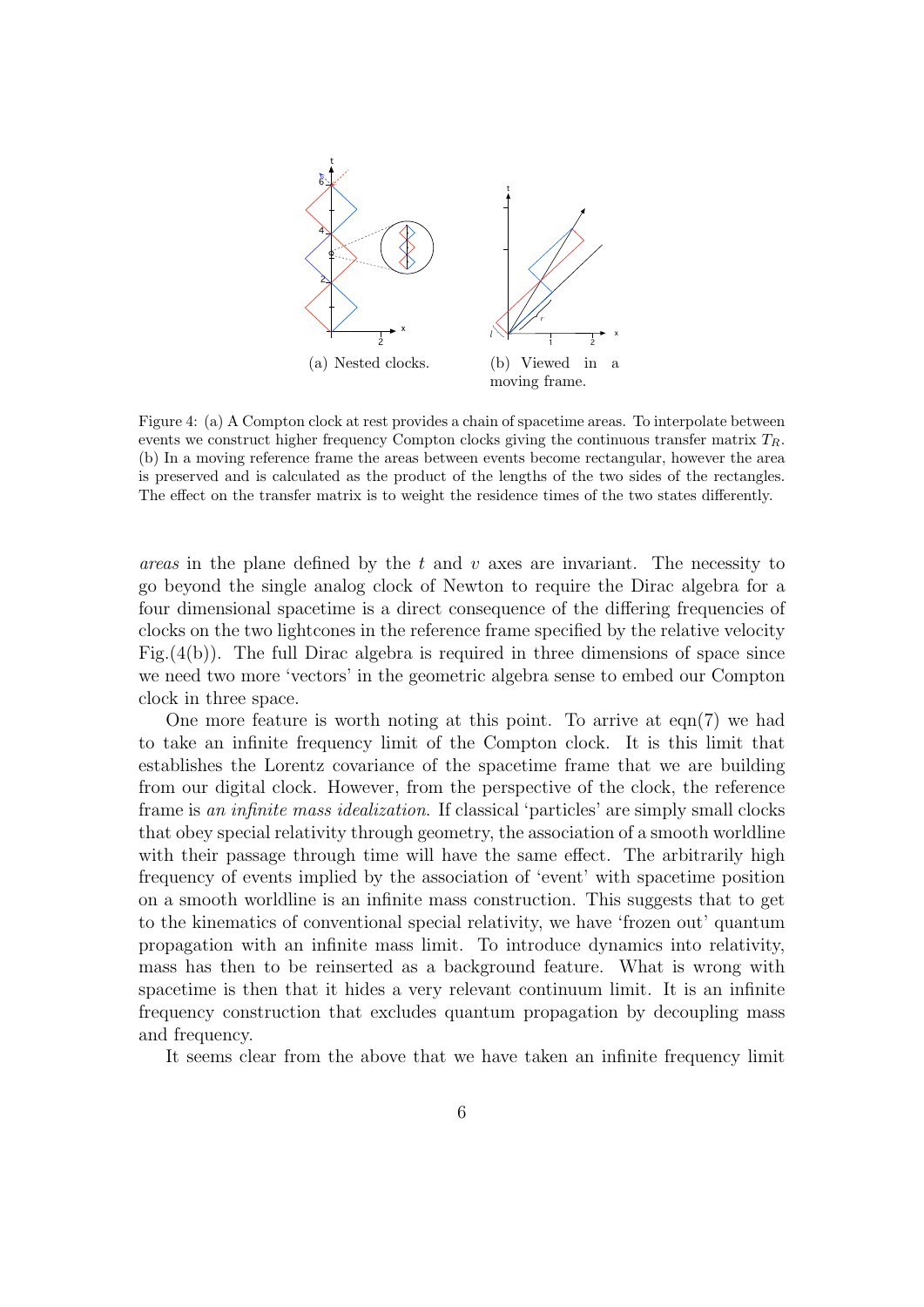

Figure 5: (A) Compton's clock. (B) The right hand boundary used to form the characteristic function for counting (Fig. 2). (C) A stochastic version of (B) used in the Feynman chessboard model. The orientation of the areas in (A) provide the 'corner rule' for Feynman's model.

that could be expected to eliminate quantum propagation via the quantum zeno effect. But is it really true that quantum propagation is implicated if we forgo the infinite frequency limit underlying (7)?

Consider Fig.(5). Compton's clock and the right hand path used for counting appear in the first two frames. The third frame is a sketch of a path in which the distance between the corners is stochastic. If the distribution governing the distance between corners is exponential and the matrix  $T$  provides the statistical weights of the paths, the resulting model is the Feynman chessboard model. This is Feynman's sum-over-paths formulation for the Dirac propagator.[10, 11, 12, 13, 7].

The appearance of Dirac propagation at this point may appear paradoxical. We have shown that *classical* spacetime appears as a high frequency limit of Compton's clock. The clock construction itself is a simple algorithm for counting and there has been no quantization procedure that would necessitate interpretation after the calculation. Mass does not appear as a characteristic frequency in Compton's clock since the high frequency limit leaves only the scale of the unit vectors of the spacetime frame. How then is wave propagation implicated in the chessboard model when there is none in the limit of Compton's clock?

From Fig.(5C)we see that the difference between Compton's clock and the chessboard model is the stochastic element built in to the causal areas. The Poisson process that governs the limit allows arbitrarily high frequency but gives a finite expected frequency at the Compton frequency. The remnant of Compton's clock is the 'zitterbewegung' that appears in the Dirac equation[14].

Notice that the chessboard limit preserves the indeterminacy feature of the original digital clock. The rectangular area between two audible events in the Compton clock is causal in the sense that the clock mechanism is confined to that area. It is not however confined to the linear interpolant between the two events; that is the classical spacetime limit. Instead, the chessboard limit allows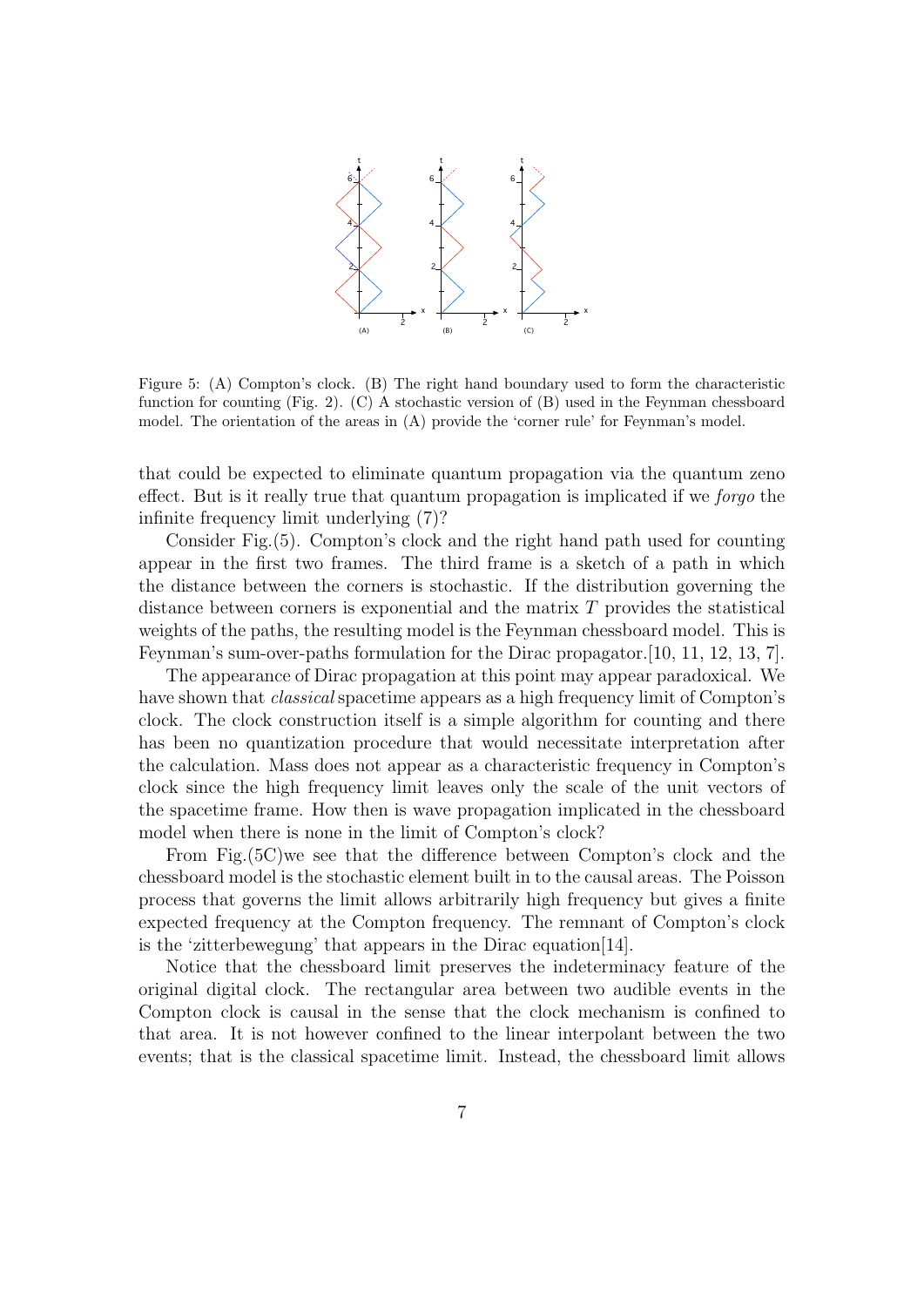

Figure 6: At fixed velocity, the length scale at which the moving clock has lost one tick is the deBroglie scale.

the clock to tick any integral number of times between the initial and final tick. The implementation of this allows the enumerative paths of a stochastic clock (the Chessboard paths) to cover the full causal area between two audible events.

The Dirac propagator implicated by the Feynman paths explicitly show that there are two characteristic lengths that arise from this picture of particles-asclocks. The inner scale is determined by the mass of the particle, the Compton length. The outer scale is determined by the initial and final events, and presumably boundary conditions if the spatial domain is restricted. This is not however how conventional non-relativistic quantum mechanics sees quantum propagation. The Compton scale does not arise in the Schrödinger equation and we might question how the wave propagation we see here, so obviously relativistic in origin, could scale up to the deBroglie length.

The answer is remarkably simple. 'Moving clocks run slow' in special relativity and the length scale at which a moving clock resynchronizes with a stationary clock after missing a single tick is the deBroglie wavelength (Fig. 6). Using an analogy with sound, the deBroglie wavelength is simply the beat frequency arising from the fact that the Compton frequency of the moving clock is slightly lower than the frequency of the stationary clock due to time dilation. If the geometry of any confinement of the clock is closer in scale to the deBroglie length than the Compton length (as it is for example in the case of the electron orbitals of the Hydrogen atom) the result is that the deBroglie length and period become 'fundamental' to the clock. This suggests why the Bohr-Sommerfeld rules provided such a surprisingly accurate account of the spectral lines of Hydrogen prior to the advent of modern quantum theory. The quantized angular momentum rules are a generalization of the synchronization of stationary and moving clocks that lose an integral number of ticks in an orbit[15, 8].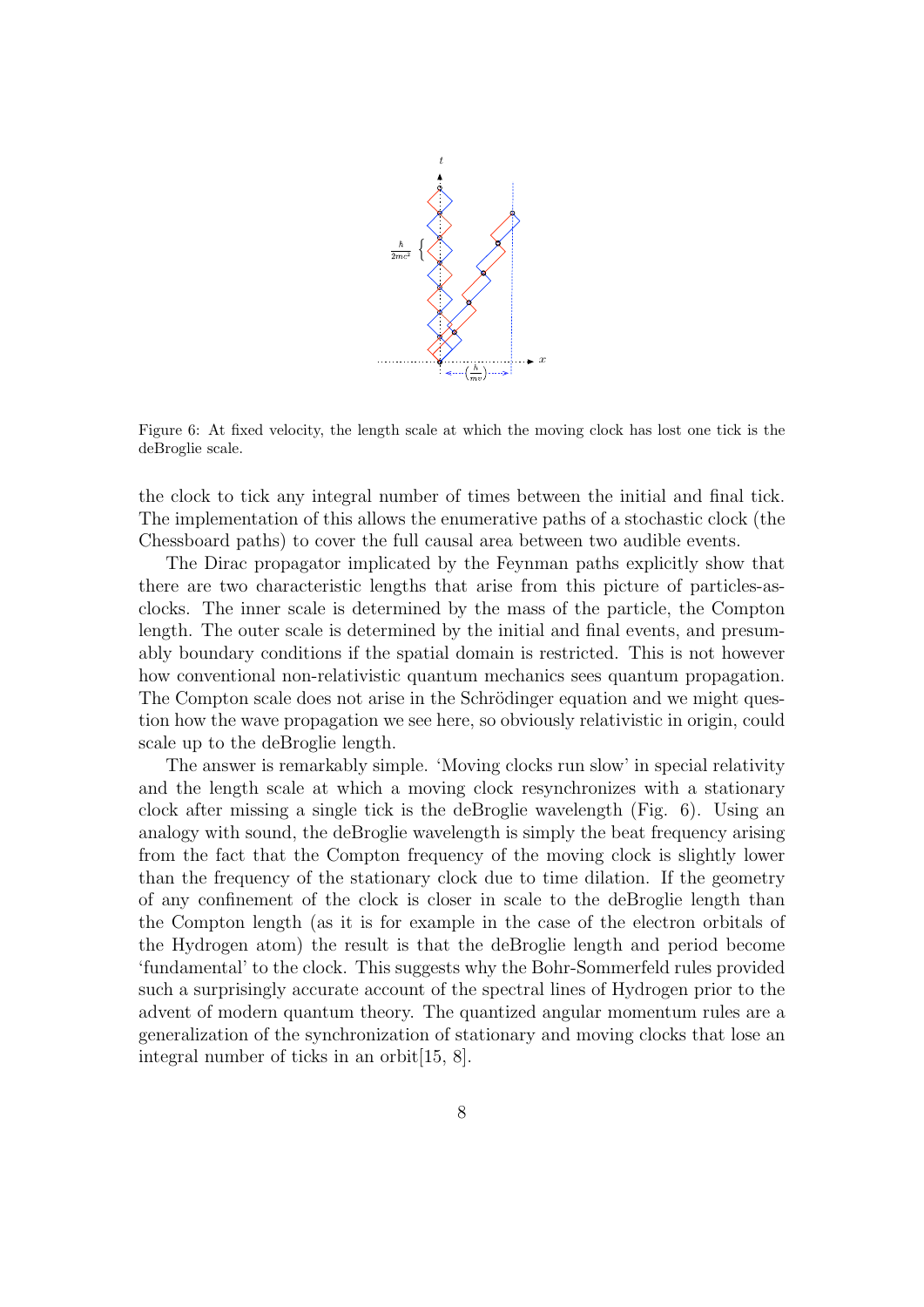#### 3. Conclusions

There are many routes to spacetime and a frequent starting point is to note that

$$
ds^2 = dt^2 - dx^2 - dy^2 - dz^2 = 0.
$$
 (8)

regardless of the inertial frame of reference. If we start with (8) we can quickly invoke spacetime algebra[9] and then bring in mass through dynamics.

From the perspective of Compton's clock, the convenience of assuming the continuum limit at the start is offset by the failure to see several features that illuminate the connection between relativity and quantum mechanics. To make contact with classical mechanics, note that the Compton clock has event intervals on the scale of the Compton time. This is well below the scale on which classical physics routinely holds and if we simply interpolate between ticks and allow very slight changes in velocity from one tick interval to another, we shall have a piecewise smooth approximation to a smooth classical worldline. The intrinsic mass associated with the clock can be linked to the mass of the particle through the kinetic energy term without having to resort to dynamics. We would not expect low energy collisions or chemical reactions to reveal the 'Compton machinery' of the clock for the same reason that Newtonian mechanics does not notice special relativity. The expansion of the relativistic energy:

$$
E = mc^2 = m_0 c^2 + \frac{1}{2} m_0 v^2 + O((v/c)^4)
$$
\n(9)

displays the reason clearly. In the absence of relativistic speeds, nature hides the first and last terms in this expansion in scales that are hard to measure. The second term by itself, being independent of  $c$  gives no hint of the relativistic time dilation that actually underlies its presence. Finally, our discrete clock has no need of a global spacetime to "tell matter how to move". Our clock moves simply by the implementation of a local rule requiring equal spacetime areas between events. Ultimately spacetime and its connection to mass emerges in a reasonably transparent way from considering Compton's clock.

The contact with Schrödinger's equation is more subtle. While the classical kinetic energy term on the right of eqn(9) can be directly transplanted into Newtonian mechanics with no other remnant of path dependent time, the transition to the Schrödinger equation retains a further remnant of time dilation through the phase dependence of Feynman paths. The formal similarity between the diffusion and Schrödinger equations becomes clearer in this case. The 'non-relativistic' limit of the telegraph equations give the diffusion equation with its relation to Wiener paths[16]. The Telegraph equations miss the Lorentz transformation because the analog of 'Compton's Clock' is not periodic but entropic; it is based on the decay of correlations. There is no analog of time dilation. However, a carefully placed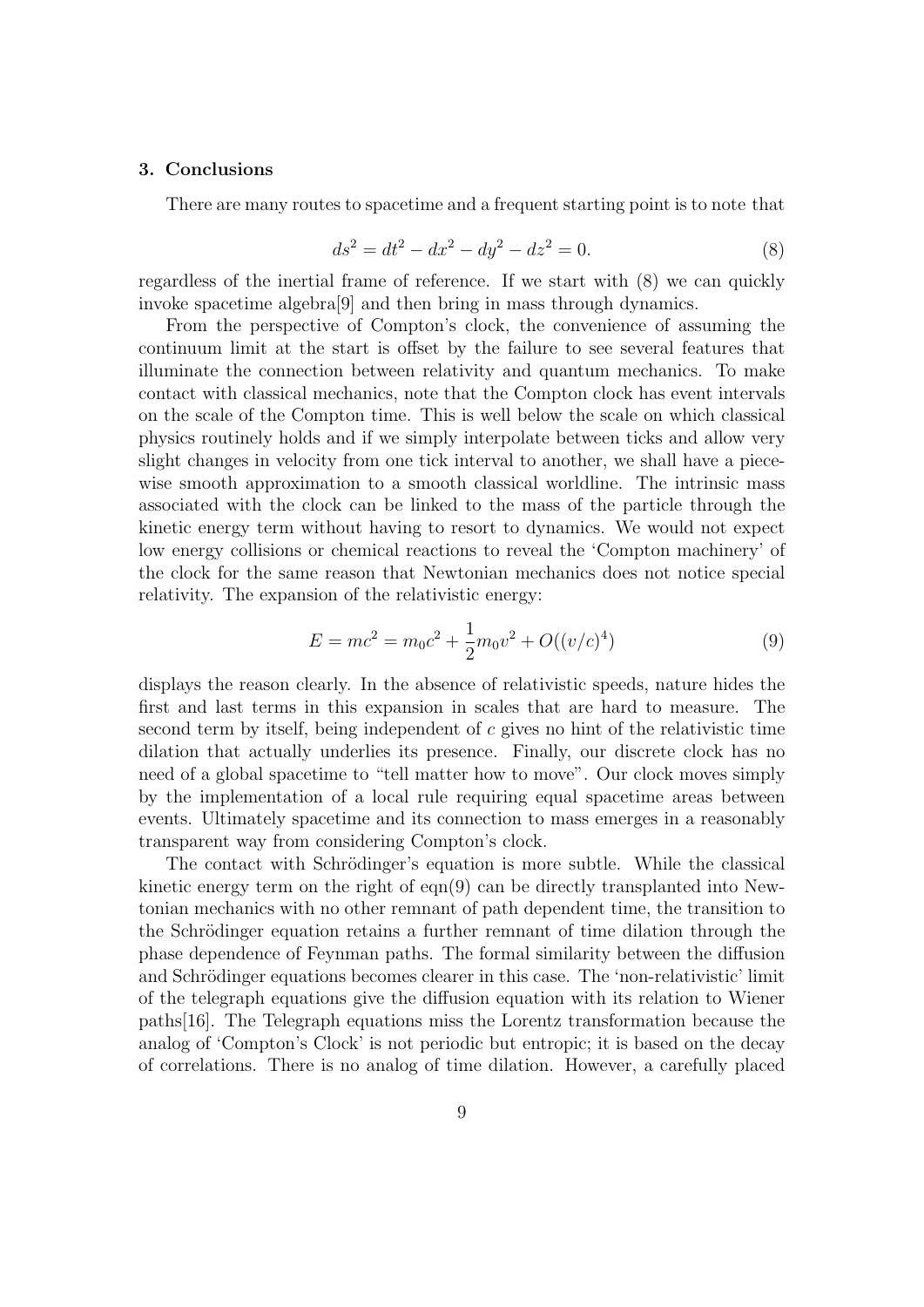

Figure 7: Two continuum limits. The limit indicated to the right of the figure corresponds to the limit taken for the Compton clock that provides a model for spacetime frames. The ever higher frequency reduces the spacetime area between the events at  $t = 0$  and  $t = 6$  to zero, ultimately filling in a linear worldline between the two events. The limit indicated to the left corresponds the Feynman chessboard model. There the continuum limit allows arbitrarily high frequencies through the Poisson distribution but the limit has a finite expected frequency that becomes the mass term in the Dirac propagator. The chessboard limit allows the 'clock mechanism' and hence the Chessboard paths to wander anywhere in the causal spacetime area between the first and last event. It does not scale down the causal area between observed events, it scales it up.

formal analytic continuation  $t-$  > it imitates the rule for invariant spacetime areas and in the non-relativistic limit produces the Schrödinger equation  $[17]$ . The feature to note here is that the analytic continuation that restores Lorentz covariance also induces wave propagation! In the particle-as-clock picture, 'quantum propagation' is a relativistic effect that accommodates the path dependent time of special relativity in the Schrödinger regime. The physical constant " $c$ " does not alert us to this fact for the same reason that it does not appear in the non-relativistic kinetic energy in eqn. (9).

This underlying structure, the fact that relativity and quantum mechanics share a common origin, is missed when we formulate our models directly at the level of differentials. The view that relativity and quantum mechanics are separate and need to be married appears here as an artifact of superimposing two different continuum limits. The assumption of smooth worldlines invokes an infinite mass/frequency limit that then has to be 'undone' by a quantization procedure.

Since we started this discussion with Kronecker, it seems appropriate to end with the philosophical descendants of Cantor [18] who embrace Fractals. From a Fractal perspective, the reason that modern quantum theory admits a differential formulation at all, relates to the dimensional 'accident' that random walk paths provide a bridge between one and two topological dimensions. This fact underlies both the Feynman and Wiener integrals, allowing sensible continuum limits from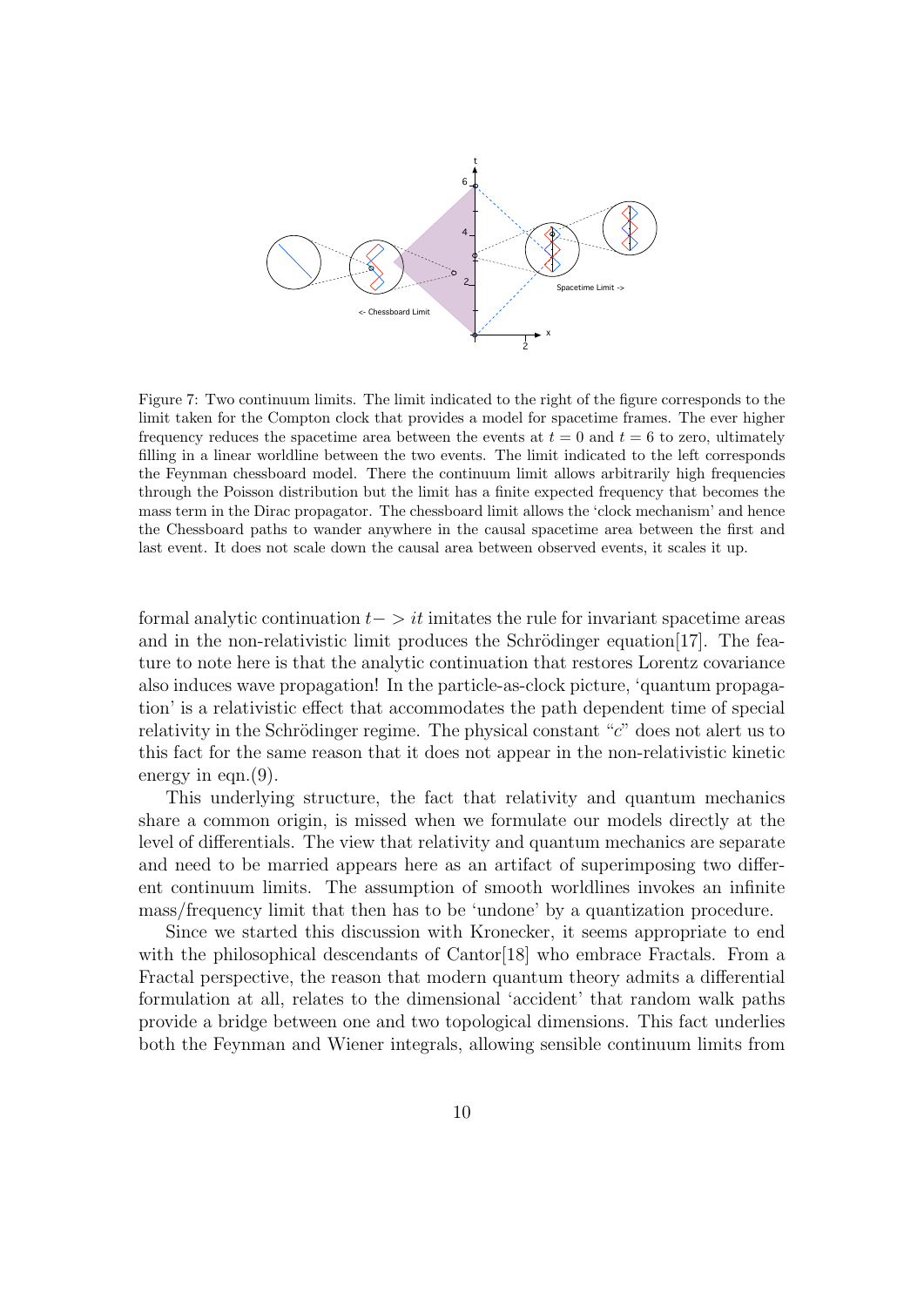difference equations to differential equations (respectively the Schrödinger and diffusion equations).

We can see an analog of this in the above clock model in reverse. The classical limit of the Compton clock squeezes the chain of areas onto the  $t$ -axis making a smooth path by reducing the causal areas to zero(Fig.3). Having taken the limit we are left with a topologically one-dimensional object when in fact the mechanism for its maintainence is area-based. In contrast, the chessboard limit does not squeeze out the area between events or force the events onto a smooth worldline. As a result we are left with a form of wave propagation that leaves room for the uncertainty principle and wave-particle duality (Fig.7). Spacetime uses a continuum limit to force a dimensional collapse from area to length while the Chessboard limit does not. It exploits the fact that random paths can be area-filling.

The direct consideration of dimension as a conceptual and calculational tool goes back at least to Mandelbrot's work in the 1970's[19]. It is well known in non-linear dynamics and is becoming a regular, if sometimes unwelcome, visitor to considerations of quantum foundations [4, 5, 20, 21]. The deep philosophical divide between Kronecker and his pupil that shook the mathematical community in the nineteenth century, may yet show up as an echo in the foundations of physics in this century.

## References

- [1] Louis H. Kauffman. Non-commutative worlds. New J. Phys., 6:173, 2004.
- [2] Richard P. Feynman and A. R. Hibbs. Quantum Mechanics and Path Integrals, chapter 7 See particularly Figure 7.1, page 177. New York: McGraw-Hill, 1965.
- [3] L. F. Abbott and Mark B. Wise. Dimension of a quantum-mechanical path. American Journal of Physics, 49(1):37–39, 1981.
- [4] G. N. Ord. Fractal space-time a geometric analog of relativistic quantum mechanics. J.Phys.A, 16:1869–1884, 1983.
- [5] Laurent Nottale. Scale Relativity and Fractal Spacetime: A New approach to unifying Relativity and Quantum Mechanics. Imperial College Press, 2011.
- [6] G.N. Ord. What happens between the ticks of a clock? In Keith G. Bowden and Arleta Ford, editors, Proceedings of ANPA, Cambridge, volume 32, 2011.
- [7] G.N. Ord. Feynman's corner rule; quantum propagation from special relativity. International Journal of Theoretical Physics, 49:2528–2539, 2010. 10.1007/s10773-010-0445-8.